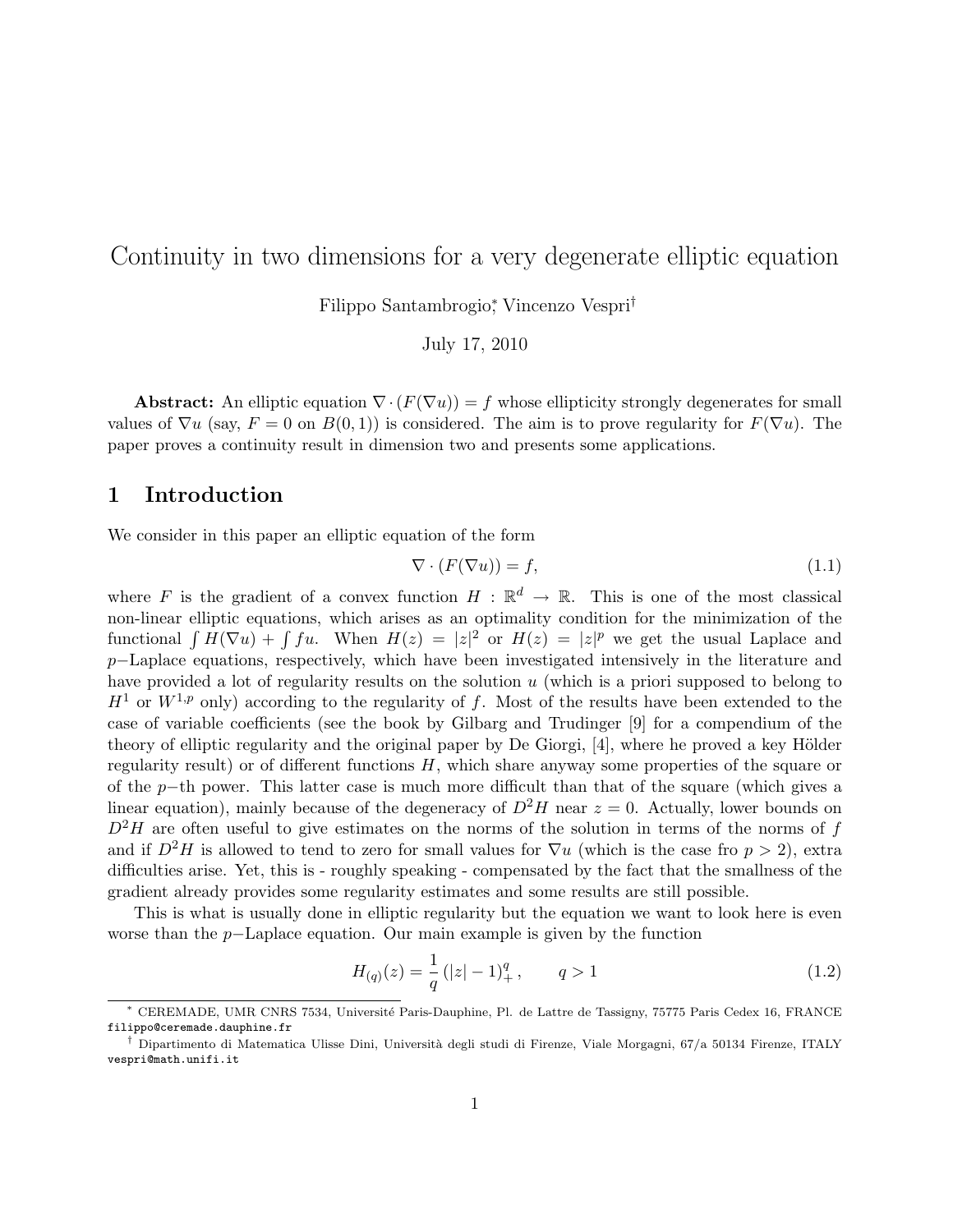which vanishes, together with its Hessian, on the whole ball  $B_1$ . This means that all the values of  $\nabla u$  which are smaller than 1 are a source of problems. Obviously, the regularity result that one may expect to prove must concern  $F(\nabla u)$  instead of u itself: it is evident that the homogeneous equation (the same, with  $f = 0$ ) would be solved by any 1–Lipschitz function and that nothing more may be said on u. In general, no more than Lipschitz results may be expected on u. On the contrary,  $F(\nabla u)$  is reasonably more regular, since either it vanishes or we are in a zone where  $|\nabla u| > 1$  and the equation is more elliptic. But gluing the two zones, which are not open sets with nice boundaries, is not trivial.

Up to our knowledge, regularity results for  $\nabla \cdot F(\nabla u) = f$  in the case of a degenerate function F of this kind (or for the corresponding variational problems), have been very poorly studied. For Lipschitz result on u, i.e. boundedness of  $\nabla u$ , we mention [8], which uses these estimates for existence purposes, and  $[7]$ , which improves the regularity results. As we already underlined, u itself may not be expected to be more than Lipschitz continuous, but something more can be said if one looks at the regularity of some functions of  $\nabla u$ , and in particular at  $F(\nabla u)$  itself. In this direction the first Sobolev regularity result is contained in [3], where degenerate convex variational problems are considered as a relaxation of non-convex ones. The same kind of issues have been encountered in [1] for a variational problem linked to traffic congestion. In this problem, i.e.

$$
\min\left\{\int |\sigma| + \frac{1}{q} |\sigma|^q \; : \; \sigma \in L^q(\Omega), \; \nabla \cdot \sigma = f, \; \sigma \cdot n = 0\right\} \tag{1.3}
$$

the optimal  $\bar{\sigma}$  equals  $F(\nabla u)$  where u is a solution of (1.1) with  $F = \nabla H_{(q)}$ , Neumann boundary conditions and  $\frac{1}{p} + \frac{1}{q} = 1$ . The fact that the solution of an independent divergence-constrained problem is exactly represented by  $F(\nabla u)$  shows that it is sometimes natural to look at the regularity of this last term (and leaded us to consider the issues raised in [1] and Problem (1.3) as interesting motivations). For the sake of the applications of [1] boundedness and Sobolev regularity were all that was needed on  $\bar{\sigma}$ , and they are proven for functions H of the form given in (1.2). In particular it is proven that  $\bar{\sigma} = F(\nabla u)$  belongs to  $H^1 \cap L^{\infty}$  in any dimension d. Continuity is not addressed, even if it would be interesting to obtain, neither it is addressed in the other papers on these degenerate problems. We will explain in Section 6 the possible applications of a continuity result, both in the framework of traffic congestion and of the variational problem (1.3) in general.

Here we consider the more general case of a function  $H$  whose Hessian is bounded from below outside any ball  $B_{1+\delta}$  and we prove a continuity result which is valid in two dimensions, provided that we already know that  $F(\nabla u)$  belongs to  $H^1 \cap L^{\infty}$ . This is exactly the case for  $H = H_{(q)}$ . Yet, the assumptions on f are more standard in this framework  $(f \in L^{2+\epsilon})$ , while the Sobolev results of [1] asked for Sobolev regularity of f itself, which is not that natural in elliptic regularity.

The proof of the present paper is two-dimensional because it follows a method developed by DiBenedetto and Vespri for different equations, which is based on the following idea: using the equation, one can prove that if the oscillation is not significantly reduced when passing from  $B_R$  to  $B_{\varepsilon_0R}$ , then the contribution of the crown  $B_R \setminus B_{\varepsilon_0R}$  to the Dirichlet energy (which is finite because of the  $H<sup>1</sup>$  assumption) is at least a certain value. This value, in the case of  $d = 2$ , scales in a way so that it does not depend on R. This is used so as to prove a decay for the oscillation and get in the end a logarithmic modulus of continuity.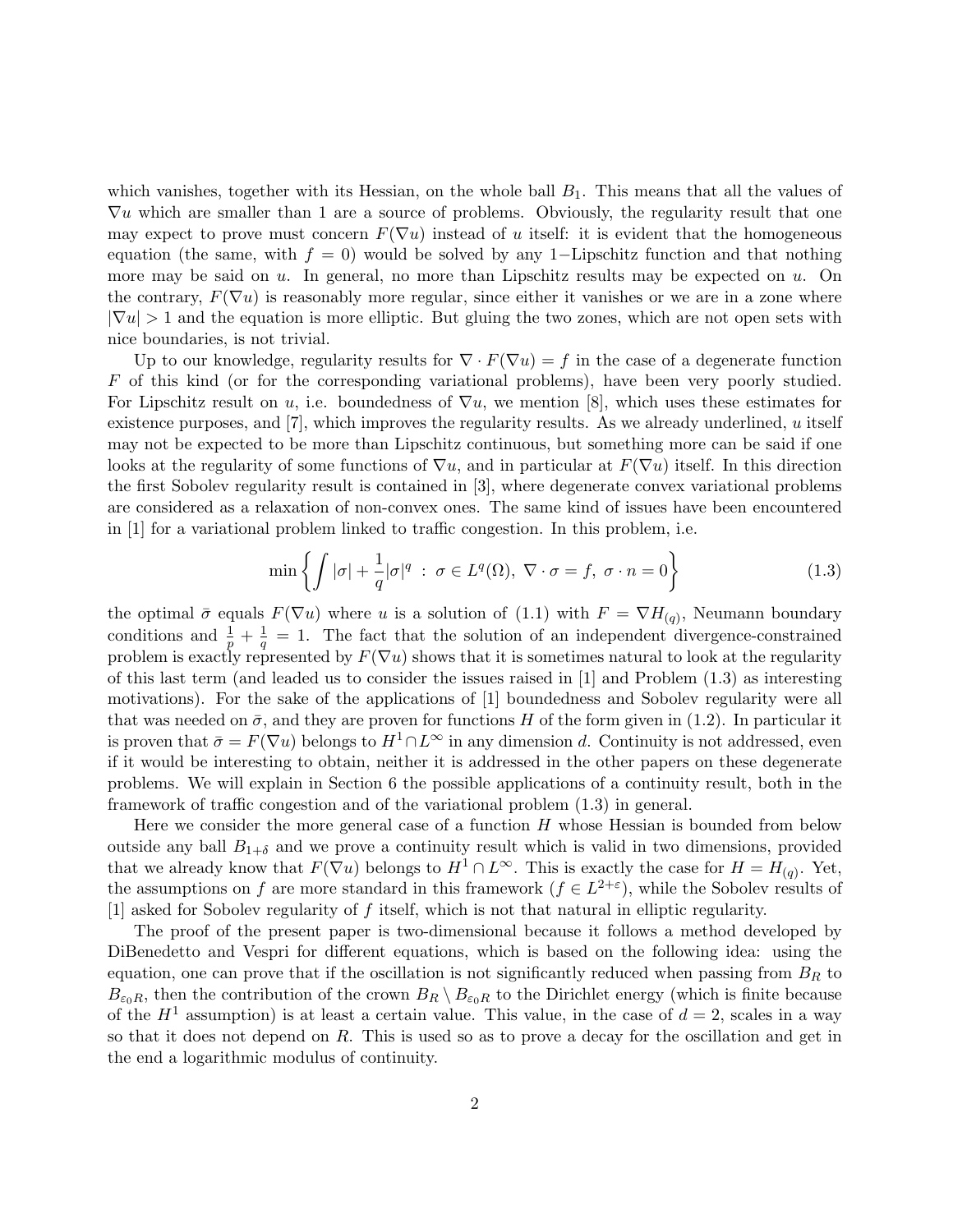In our case we first prove results for functions of the type  $(\partial u/\partial x_i - (1+\delta))_+$  and then deduce some results at the limit as  $\delta \to 0$ . This gives continuity of all the expression  $g(\nabla u)$  for all the functions g vanishing on  $B_1$ . Typically, this includes  $F(\nabla u)$  itself.

Notice that all the results we present are local and that we did not try to improve them up to the boundary.

The strategy followed by the paper and its plan will be detailed in Section 2 below.

#### 2 The equation, the assumptions and the strategy

Let  $H: \mathbb{R}^d \to \mathbb{R}$  be a convex function, satisfying the key assumption that

for all 
$$
\delta > 0
$$
 there exists  $c_{\delta} > 0$  :  $D^2 H(z) \ge c_{\delta} I_d$  for all z such that  $|z| \ge 1 + \delta$ , (2.1)

where  $I_d$  is the identity matrix. The function H may be for simplicity supposed  $C^2$ , (or  $C^{1,1}_{loc}$ ). For notational purposes, as we already did in the introduction, we will denote  $\nabla H$  by F, so that  $F: \mathbb{R}^d \to \mathbb{R}^d$  is a vector function satisfying some monotonicity assumptions. We will deal with solutions of the following equation:

$$
\nabla \cdot (F(\nabla u)) = f,
$$

being f a given datum in a suitable space. We will see that for most of the results we prove  $L^{2+\varepsilon}$ will be sufficient, while for some of those that we recall we would need  $f$  in a Sobolev space.

Notice that this is the equation which is satisfied by the minimizers of

$$
\min \int H(\nabla u)+\int fu
$$

(we do not precise boundary conditions since we are only interested in local results). The function H is allowed, for instance, to vanish on the whole  $B_1$ , as it is the case for the typical example  $H = H_{(q)}$ . Hence,  $H$  is in general not strictly convex and no uniqueness is valid for the minimization problem above. Yet, it is easy to see that  $F(\nabla u)$  is the same for all the minimizers. This vector field will be the main object of investigation. By the way,  $F(\nabla u)$  is also the solution of the dual problem

$$
\min \int H^*(\sigma) \; : \; \nabla \cdot \sigma = f.
$$

**Strategy.** For a solution u of our problem, we write down the equation which is satisfied by a partial derivative  $v = \partial u / \partial x_1$ .

To do so, we are tacitly assuming that u is regular (at least  $H^2$ ), which is not at all obvious with the kind of equation we have. Hence the idea is: approximate the equation by truly elliptic equations (for instance changing the function H into a function  $H_{\varepsilon}$ , still satisfying (2.1), but satisfying also  $C_{\varepsilon}^{-} \leq D^2 H_{\varepsilon} \leq C_{\varepsilon}^{+}$ , for some non-uniform constant  $C_{\varepsilon}^{\pm}$ , and fixing suitable boundary values: see for instance [1]); then write estimates on the solutions  $u_{\varepsilon}$  which will only depend on  $c_{\delta}$  and not on the constants  $C_{\varepsilon}^{\pm}$ . This estimate will pass to the limit as  $\varepsilon \to 0$ . The functions  $u_{\varepsilon}$  will converge up to subsequences to a solution of the limit equation, which has no uniqueness, but the quantity  $F(\nabla u)$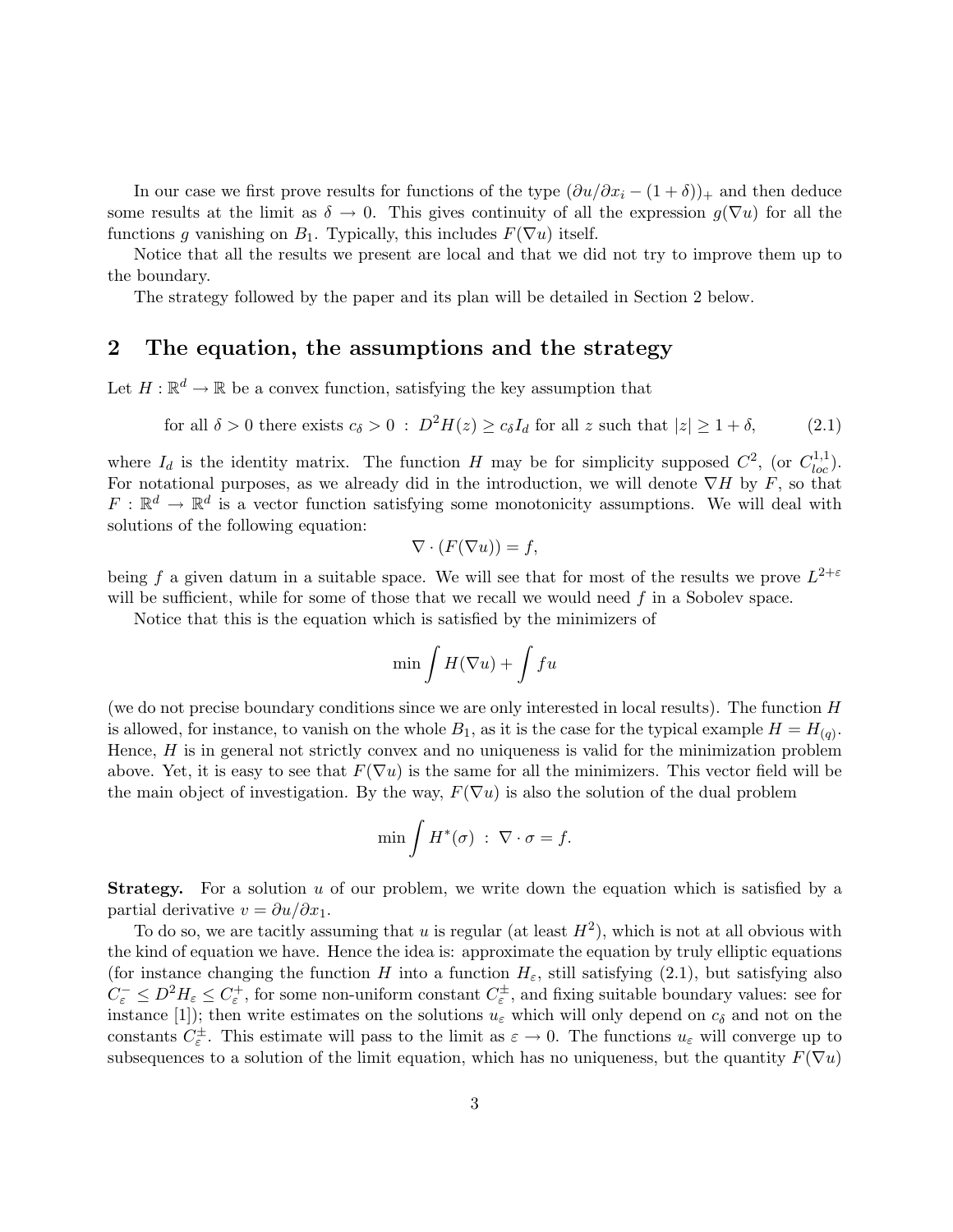is the same for all the solutions. Hence, estimates on  $F(\nabla u)$  will be true for the non-approximated equation as well.

In the following, we will not precise any more the approximation, but ,with this approximated spirit in mind, let us differentiate the equation and get

$$
\nabla \cdot (a(x) \cdot \nabla v) = f',
$$

being  $a(x) = D^2H(\nabla u(x))$  the Hessian matrix of H and f' the partial derivative of f. This is a linear elliptic equation with the following property:  $a$  is not uniformly elliptic and can also vanish, but on the points where  $|v(x)| \geq 1 + \delta$  one has a fortiori  $|\nabla u(x)| \geq 1 + \delta$  and hence  $a(x) \geq c_{\delta}I_{d}$ .

The main object of our preliminary analysis will be the function  $v_{\delta} = h_{1+\delta}(v)$  (we define  $h_k(t) :=$  $(t - k)_+$ ). Since  $h_{1+\delta}$  is a Lipschitz and convex function,  $v_{\delta}$  is a subsolution of

$$
\nabla \cdot (a(x) \cdot \nabla v_{\delta}) = f' I_{v > 1 + \delta}.
$$

This new equation may be assumed to be uniformly elliptic, since the values of the matrix a on the points where  $v_{\delta} = 0$  are not important. Yet,  $v_{\delta}$  is only a subsolution and this will not be sufficient to establish all the results we need for regularity. At a given point, we will also need to use the equation which is satisfied by  $v$  itself (which is not uniformly elliptic).

In Section 3 we will prove a continuity result for  $v_{\delta}$ , in dimension 2 and under some a priori assumption on  $v_{\delta}$  itself. We will need to suppose that  $v_{\delta}$  is a  $H^1$  function and that it is bounded. Notice that, due to the fact that we tacitly regularize, when we say that  $v_{\delta}$  or f belong to a certain functional space, we actually mean that the estimates we prove will only depend on the norm in this space, and hence will be inherited by the solutions corresponding to non-regular data, provided we stay in the same space. Also the continuity result is given in the same spirit, in the sense that we will prove a quantified continuity (in our case, the modulus of continuity will be  $\omega(R) = C |\ln R|^{-1/2}$ and the constants will depend on  $c_{\delta}$ ). The techniques follow a strategy by DiBenedetto and Vespri (see [6]) which amounts at proving some oscillation decay from a ball to a smaller one under some conditions. These conditions are such that violating them implies that the solution accumulates a fixed amount of Dirichlet Energy in the crown between the two balls and the  $H<sup>1</sup>$  assumption allows to conclude.

Section 3 aims at being as general as possible and some of the lemmas will be stated in  $\mathbb{R}^d$  instead of  $\mathbb{R}^2$ .

In Section 4 we will see how to link  $v_{\delta}$  to  $F(\nabla u)$ . In particular this will allow to translate Sobolev results on  $F(\nabla u)$  into corresponding results for  $v_{\delta}$ , and also to state that  $v_{\delta}$  as well does not depend on the non-unique solution  $u$ .

In Section 5 we will conclude wider continuity results on functions of  $\nabla u$ , as a consequence of the results on  $v_{\delta}$ .

Section 6 will present some interesting applications, in cases when we do actually know that  $F(\nabla u)$  is Sobolev and bounded. This is for instance the case for  $H = H_{(q)}$  (see [1]). The  $H^1$ regularity mainly depends on structure assumptions on the function  $H$  and may fail to be valid in general, while the  $L^{\infty}$  one seems to be easier, since it only depends on the fact that functions of the kind  $(\partial u/\partial x_i - (1+\delta))_+$  are subsolution of a uniformly elliptic equation.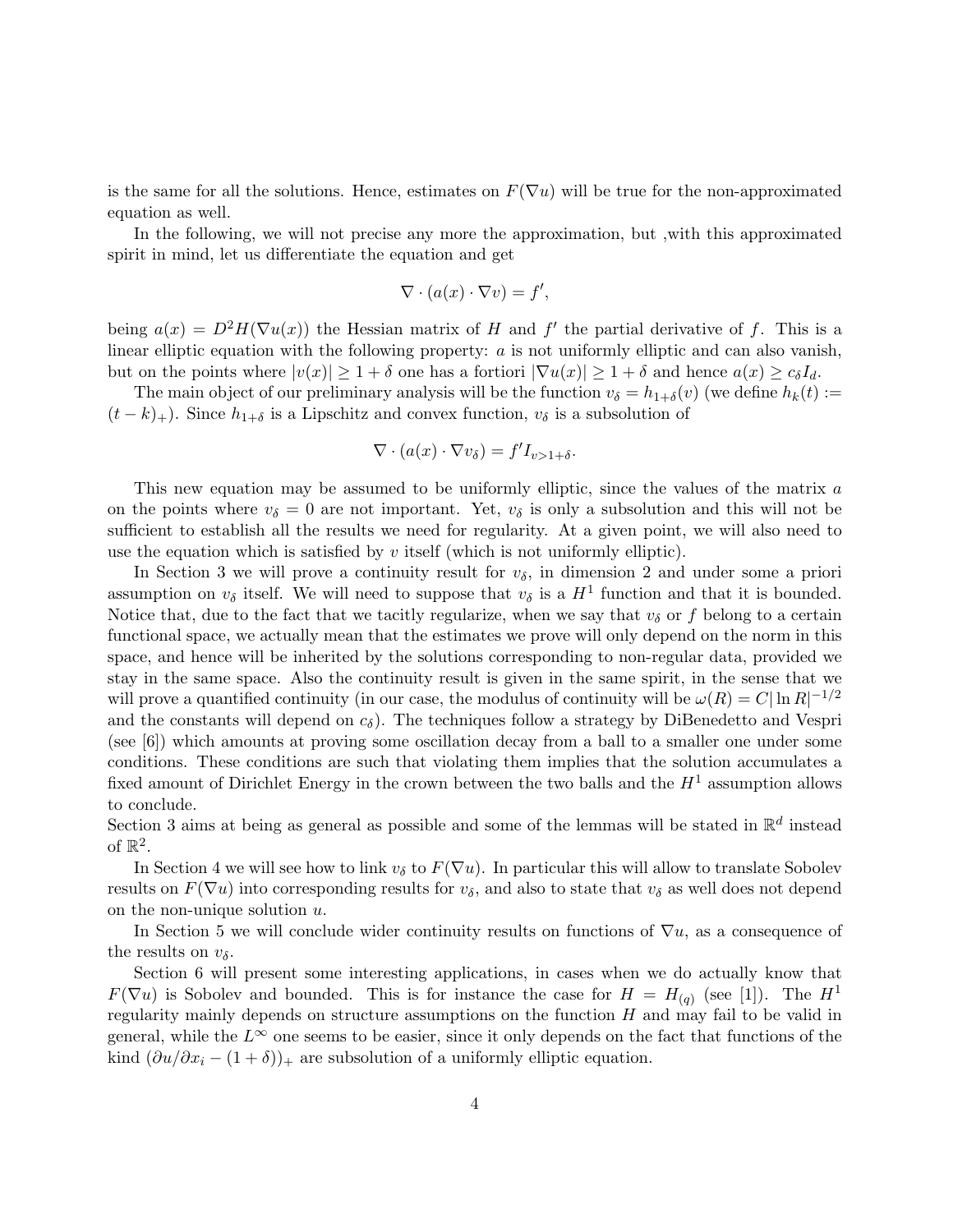## 3 Continuity for  $v_{\delta}$  in dimension 2

The section will be opened by some very classical lemmas which have proven to be useful several times in elliptic regularity. For brevity, we omit the proofs and we refer to the book by DiBenedetto [5]. We also refer to the original work by De Giorgi [4].

**Lemma 1.** If  $(Y_n)_n$  is a sequence of non-negative numbers satisfying

$$
Y_{n+1} \le cb^n Y_n^{1+\beta}, \quad Y_1 \le c^{-1/\beta} b^{-(\beta+1)/\beta^2}, \quad c, b, \beta > 0,
$$

then  $Y_n \to 0$ .

**Lemma 2.** The following Poincaré-type inequality holds on any domain  $\Omega$  in  $\mathbb{R}^d$  with a universal constant (depending on the dimension d only): if  $u \in H_0^1(\Omega)$ , then

$$
\int_{\Omega} u^2 \le C \left|\{u \neq 0\}\right|^{2/d} \int_{\Omega} |\nabla u|^2.
$$

If the previous inequality comes from an idea by De Giorgi, the following is very very standard:

**Lemma 3.** If a shape  $\Omega_1$  is fixed, then for any rescaled open set  $\Omega_R = R\Omega_1 \subset \mathbb{R}^d$  the following Poincaré-type inequality holds with a constant C depending on  $\Omega_1$  and on the ratio  $\lambda$ : if  $u \in H^1(\Omega_R)$ and  $|\{u = 0\}| \geq \lambda |\Omega_R|$ , then

$$
\int_{\Omega_R} u^2 \leq CR^2 \int_{\Omega_R} |\nabla u|^2.
$$

**Lemma 4.** Suppose  $f \in L^{2+\varepsilon}$ , and let v be a subsolution of

$$
\nabla \cdot (a(x) \cdot \nabla v) = f' I_{v>0},
$$

where the matrix a satisfies  $\bar{c}I_d \le a \le \bar{C}I_d$ . Then there exists a constant  $\nu_0$  such that, if  $0 \le v \le M$ in B<sup>R</sup> and

$$
|\{v > (1 - \alpha)M\} \cap B_R| < \nu_0 |B_R|,
$$

then  $v \leq (1-\alpha/2)M$  in  $B_{R/2}$ , provided  $M \geq R^{\frac{\varepsilon}{2+\varepsilon}}$ . The constant  $\nu_0$  only depends on the dimension, on  $\alpha$ , on  $\varepsilon$  and on the bounds and on the ellipticity of a (i.e. on  $\bar{c}$  and C).

Proof. Set

$$
k_n = M\left(1 - \frac{\alpha}{2} - \frac{\alpha}{2^n}\right), \quad R_n = \frac{R}{2} + \frac{R}{2^n}, \quad A_n = \{v > k_n\} \cap B_{R_n},
$$

let  $\eta_n$  be a cutoff function which vanishes outside  $B_{R_n}$  and equals 1 on  $B_{R_{n+1}}$ , with gradient bounds  $|\nabla \eta_n| \leq CR^{-1}2^n$ . The function  $\phi_n := (v - k_n)_+$  is a subsolution of

$$
\nabla \cdot (a(x) \cdot \nabla \phi_n) = f' I_{v > k_n},
$$

and we can test the equation against  $\phi_n \eta_n^2$ . We get

$$
\bar{c}\int |\nabla \phi_n|^2\eta_n^2 \leq \int \langle a\nabla \phi_n, \nabla \phi_n \rangle \eta_n^2 \leq \bar{C}\int |\nabla \phi_n||\nabla \eta_n|\phi_n\eta_n + \int f'I_{v>k_n}(\phi_n\eta_n^2).
$$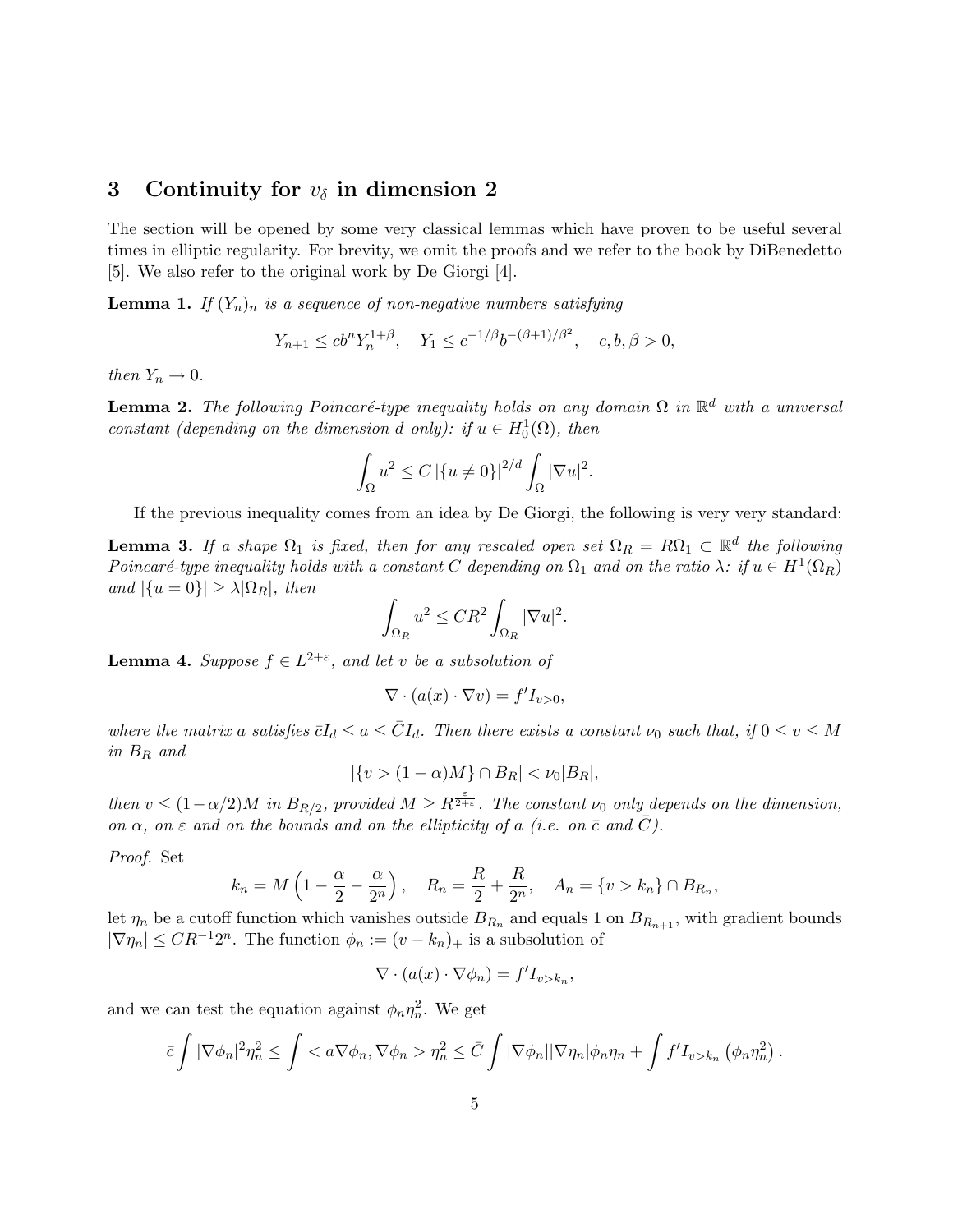The first term in the right hand side may be estimated by  $\frac{\bar{c}}{4} \int |\nabla \phi_n|^2 \eta_n^2 + \frac{\bar{C}}{\bar{c}}$  $\frac{C}{\bar{c}}\int \phi_n^2 |\nabla \eta_n|^2$ ; in the second one can get rid of  $I_{v>k_n}$  because anyway  $\phi_n$  vanishes on  $\{v \leq k_n\}$  and integrate by parts, so as to obtain

$$
\int f \frac{\partial}{\partial x_1} (\phi_n \eta_n^2) \le \int f |\nabla \phi_n| \eta_n^2 + 2 \int f \phi_n \eta_n |\nabla \eta_n| \le \frac{\bar{c}}{4} \int |\nabla \phi_n|^2 \eta_n^2 + C \int f^2 \eta_n^2 + C \int \phi_n^2 |\nabla \eta_n|^2.
$$

Putting together the estimates one gets

$$
\int |\nabla \phi_n|^2 \eta_n^2 \le C \left( \int \phi_n^2 |\nabla \eta_n|^2 + \int f^2 \eta_n^2 \right).
$$

We then apply the estimate of Lemma 2 to the function  $u = \phi_n \eta_n$  and get

$$
\int \phi_n^2 \eta_n^2 \leq C |A_n| \left( \int \phi_n^2 |\nabla \eta_n|^2 + \int |\nabla \phi_n|^2 \eta_n^2 \right) \leq C |A_n| \left( \int \phi_n^2 |\nabla \eta_n|^2 + \int f^2 \eta_n^2 \right).
$$

In the last expression, we may estimate  $\phi$  with M (actually  $M(1-\alpha)$  would be sufficient),  $|\nabla \eta_n|$ with  $C2^n/R$ , and apply Hölder inequality to f and  $I_{A_n}$ . On the other hand, the values of  $\phi_n^2 \eta_n^2$  may be estimated from below by  $(k_{n+1} - k_n)I_{A_{n+1}}$ . As a consequence, we get

$$
(k_{n+1}-k_n)^2|A_{n+1}| \leq C\left[M^2|A_n|R^{-2}4^n+\left(\int f^{2+\varepsilon}\right)^{\frac{2}{2+\varepsilon}}|A_n|^{\frac{\varepsilon}{2+\varepsilon}}\right].
$$

We define  $Y_n$  as  $|A_n|/R^2$  (i.e., up to possible bounded factors, the ratio between the area of  $A_n$  and the ball itself). We have

$$
\alpha^2 M^2 4^{-n} Y_{n+1} \leq C M^2 Y_n \left[ Y_n 4^n + ||f||_{L^{2+\varepsilon}}^2 Y_n^{\frac{\varepsilon}{2+\varepsilon}} M^{-2} R^{\frac{2\varepsilon}{2+\varepsilon}} \right].
$$

Replacing  $Y_n$  with  $Y_n^{\frac{\varepsilon}{2+\varepsilon}}$  (since  $Y_n \leq 4$ ), and supposing  $M \geq R^{\frac{\varepsilon}{2+\varepsilon}}$ , one gets an estimate of the form

$$
Y_{n+1} \le C(d, \bar{C}, \bar{c}, ||f||_{L^{2+\varepsilon}}, \alpha) Y_n^{1+\frac{\varepsilon}{2+\varepsilon}} 16^n.
$$

If one supposes  $Y_1 \leq \nu_0$ , where  $\nu_0$  is given by the assumptions of Lemma 1, we get  $Y_n \to 0$ . This means that the measure  $|\{v > (1 - \alpha/2)M\} \cap B_{R/2}|$  is zero, which is the thesis.  $\Box$ 

**Lemma 5.** Let  $0 \le u \le M$  be a function in  $H^1(B_R)$ , assume that  $|\{u > 3/4M\} \cap B_R| \ge \nu_0 |B_R|$ , and set  $\varepsilon_0 = \sqrt{\nu_0/2}$ , then one of the following alternatives happens:

- either the Dirichlet energy of u in  $B_R \setminus B_{\varepsilon_0 R}$  is large:  $\int_{B_R \setminus B_{\varepsilon_0 R}} |\nabla u|^2 \ge cM^2$ ,
- or there exists a radius  $s \in [\varepsilon_0 R, R]$  such that  $u > \frac{5}{8}M$  on  $\partial B_s$ .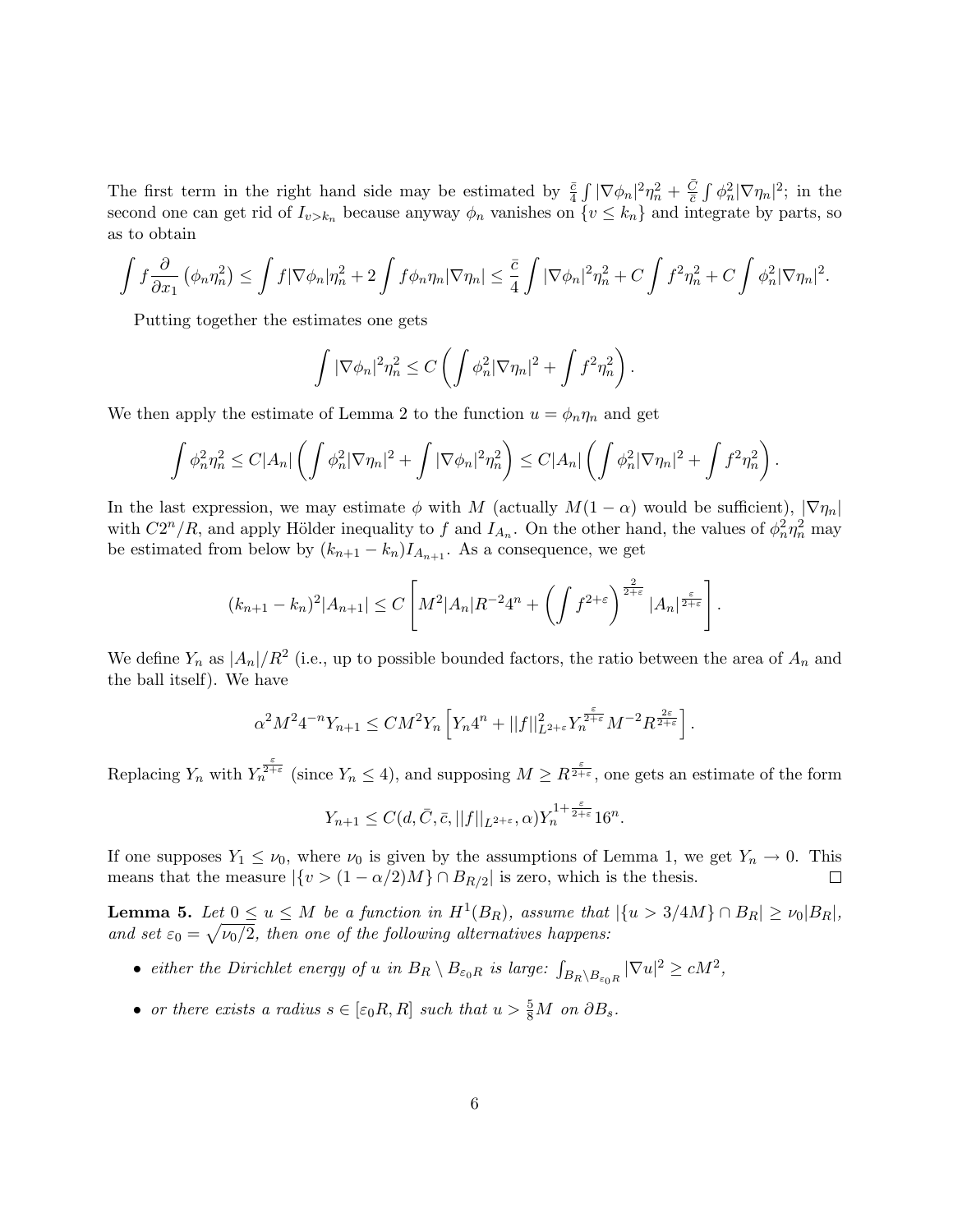*Proof.* Thanks to the value we have chosen for  $\varepsilon_0$ , the set  $\{u > \frac{3}{4}M\} \cap (B_R \setminus B_{\varepsilon_0 R})$  must include a large part of  $B_R \setminus B_{\varepsilon_0 R}$  and in particular we have  $|\{u > 3/4M\} \cap (B_R \setminus B_{\varepsilon_0 R})| \geq \frac{\nu_0}{2}|B_R|$ .

Let us define a subset X of  $[\varepsilon_0 R, R]$  through  $X = \{s \in [\varepsilon_0 R, R] : \exists x \in \partial B_s : u(x) \geq \frac{3}{4}M\}.$ We obviously have

$$
2\pi R|X| \ge \int_X 2\pi s ds \ge |\{u > \frac{3}{4}M\} \cap (B_R \setminus B_{\varepsilon_0 R})| \ge \frac{\nu_0}{2}|B_R|
$$

which gives  $|X| \geq \frac{\nu_0}{4}R$ . Now, either the second alternative is verified or for every  $s \in X$  there exists a point x on the circle  $\partial B_s$  such that  $u(x) < \frac{5}{8}M$ . On each one of these circles we would get an oscillation of at least  $M/8$  and hence

$$
\frac{M}{8} \le \int_{\partial B_s} |\nabla u| d\mathcal{H}^1 \le (2\pi s)^{1/2} \left( \int_{\partial B_s} |\nabla u|^2 d\mathcal{H}^1 \right)^{1/2},
$$

which implies

$$
\int_{\partial B_s} |\nabla u|^2 d\mathcal{H}^1 \ge \frac{M^2}{128\pi R}
$$

and hence

$$
\int_{B(x_0,R)\setminus B(x_0,\varepsilon_0 R)} |\nabla u|^2 \ge \int_X ds \int_{\partial B_s} |\nabla u|^2 d\mathcal{H}^1 \ge \frac{M^2}{128\pi R}|X| \ge C\nu_0 M^2. \quad \Box
$$

From now on, we will denote by  $\varepsilon_0$  the constant defined in Lemma 5 obtained for  $\alpha = 1/4$  and  $\bar{c} = c_{\delta}$  (i.e.  $\varepsilon_0 = \sqrt{\nu_0/2}$  where  $\nu_0$  is obtained from Lemma 4).

**Lemma 6.** Let u be in  $H^1(B_R \setminus B_{\varepsilon_0R})$  and assume that both the measures  $|\{u > aM\} \cap (B_R \setminus B_{\varepsilon_0R})|$ and  $|\{u < bM\} \cap (B_R \setminus B_{\varepsilon_0 R})|$  are larger than  $\eta R^2$ , then

$$
\int_{B_R \setminus B_{\varepsilon_0 R}} |\nabla u|^2 \ge c(\eta, \varepsilon_0, a, b) M^2.
$$

*Proof.* Consider the function  $\phi = (u - bM)_+ \wedge (a - b)M$ . It vanishes on a set whose measure is at least  $\eta R^2$  and is maximal and equal to  $(a - b)M$  on a set whose measure is, again, at least  $\eta R^2$ . This implies, thanks to Lemma 3 applied to  $\Omega = B_1 \setminus B_{\varepsilon_0}$ , the inequality

$$
\eta R^2 (b-a)^2 M^2 \le \int_{B_R \setminus B_{\varepsilon_0 R}} \phi^2 \le C(\eta, \varepsilon_0) R^2 \int_{B_R \setminus B_{\varepsilon_0 R}} |\nabla \phi|^2 \le C(\eta, \varepsilon_0) R^2 \int_{B_R \setminus B_{\varepsilon_0 R}} |\nabla u|^2.
$$

The last inequality comes from the fact that  $\phi$  is a 1–Lipschitz function of u and the statement is obtained.  $\Box$ 

**Lemma 7.** Let  $B_R$  and  $B_{\varepsilon_0 R}$  be two concentric balls in  $\Omega$  and  $v_\delta = h_{1+\delta}(u_{x_1})$  as defined in Section 2. Then one of the three followings alternatives happens

• either  $\operatorname{osc}(v_\delta, B_{\varepsilon_0 R}) \leq \frac{7}{8}$  $\frac{7}{8}\csc(v_\delta, B_R),$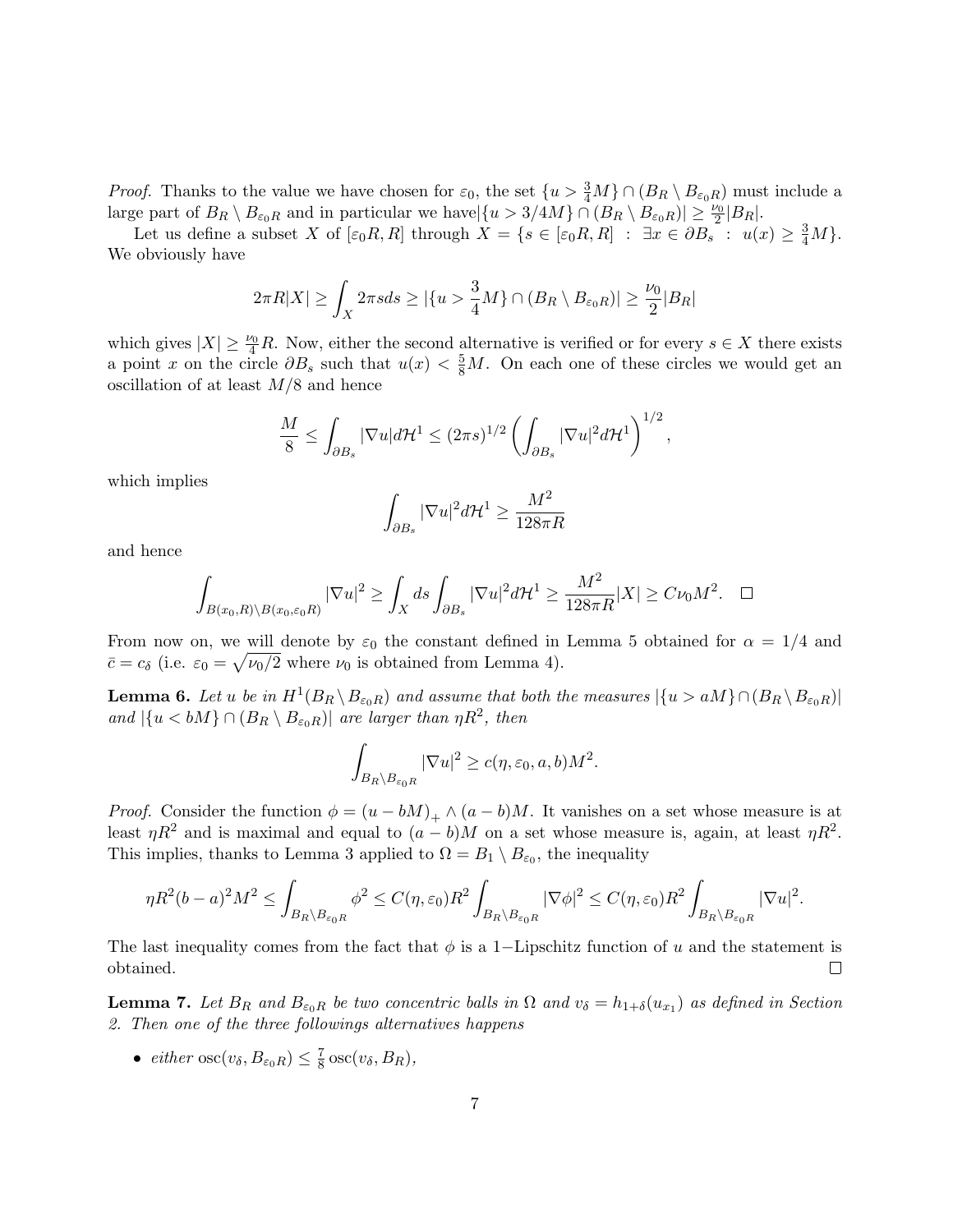• or the energy of  $v_{\delta}$  in  $B_R \setminus B_{\varepsilon_0 R}$  is large:

$$
\int_{B_R \setminus B_{\varepsilon_0 R}} |\nabla v_\delta|^2 \ge c \left[ \operatorname{osc}(v_\delta, B_R) \right]^2,
$$

• or we have  $\csc(v_\delta, B_R) \leq R^{\frac{\varepsilon}{2+\varepsilon}}$ .

*Proof.* Up to a translation, suppose that  $0 \le v_{\delta} \le M$  in  $B_R$ , where  $M = \csc(v_{\delta}, B_R)$ . In the ball  $B_R$  the function  $v_\delta$  (actually it is  $v_\delta - \inf_{B_R} v_\delta$ ) is a subsolution of

$$
\nabla \cdot (a(x) \cdot \nabla v) = f' I_{v>0},
$$

where the matrix a satisfies  $a \geq c_{\delta} I$  at least whenever  $v > 0$ . Hence, one can replace a with  $c_{\delta} I$  on the set  $\{v_{\delta}=0\}$  and suppose that the equation is uniformly elliptic. We start by supposing that the inequality  $M > R^{\frac{\varepsilon}{2+\varepsilon}}$  is satisfied, otherwise the second alternative is realized. Assuming this estimate, one can apply Lemma 4 with  $\alpha = 1/4$ . We get that either  $|\{v_{\delta} > 3/4M\} \cap B_R| \ge v_0|B_R|$ or the oscillation on  $B_{R/2}$  is reduced by a factor of 7/8 and the first alternative is realized.

Suppose now that  $|\{v_{\delta} > 3/4M\} \cap B_R| \ge v_0|B_R|$ . Lemma 5 proves that in this case either the third alternative is realized or there exists at least a radius such that  $v_{\delta}$  stays high on a circle between  $B_R$  and  $B_{\varepsilon_0 R}$ .

Hence, suppose now that at least a value  $s \in [\epsilon_0 R, R]$  is such that  $v_\delta \geq \frac{5}{8}M$  on  $\partial B_s$ . In such a case, consider the function  $w$  given by

$$
w(x) = \begin{cases} (v_{\delta} - \frac{5}{8}M)_{-} \wedge \frac{3}{16}M & \text{if } x \in B_{s}, \\ 0 & \text{if } x \notin B_{s}. \end{cases}
$$

To get information on the behavior of  $w$  one needs to look back at the equation satisfied by the partial derivative  $u_x$ , instead of the one which has  $v_\delta = (u_x - (1 + \delta))_{+}$  as a subsolution. We know that  $u_x$  satisfies

$$
\nabla \cdot (a(x) \cdot \nabla u_x) = f',
$$

which is a non-uniformly elliptic equation, and we test it against the test function  $w_n = (w - k_n)_+,$ where the numbers  $k_n$  are given by  $k_n = (1 - 2^{-(n+1)})\frac{M}{8}$  $\frac{M}{8}$ , for  $n \geq 4$ . We get

$$
\int =-\int f\frac{\partial}{\partial x_1}w_n
$$

and we notice that, where  $\nabla w_n \neq 0$ , one has  $\nabla w_n = -\nabla u_x$ , and also  $v_\delta > \frac{7}{16}M > 0$ , which implies  $a \geq c_{\delta}I$ . Hence we have

$$
c_{\delta} \int |\nabla w_n|^2 \le \int \langle a \nabla w_n, \nabla w_n \rangle \le \int f |\nabla w_n| \le \frac{c_{\delta}}{2} \int |\nabla w_n|^2 + \frac{C}{2c_{\delta}} \int f^2 I_{\nabla w_n \neq 0}.
$$

This implies, by using also Lemma 2

$$
\int w_n^2 \le C|A_n| \int |\nabla w_n|^2 \le C|A_n|||f||_{L^{2+\varepsilon}}^2|A_n|^{\frac{\varepsilon}{2+\varepsilon}},
$$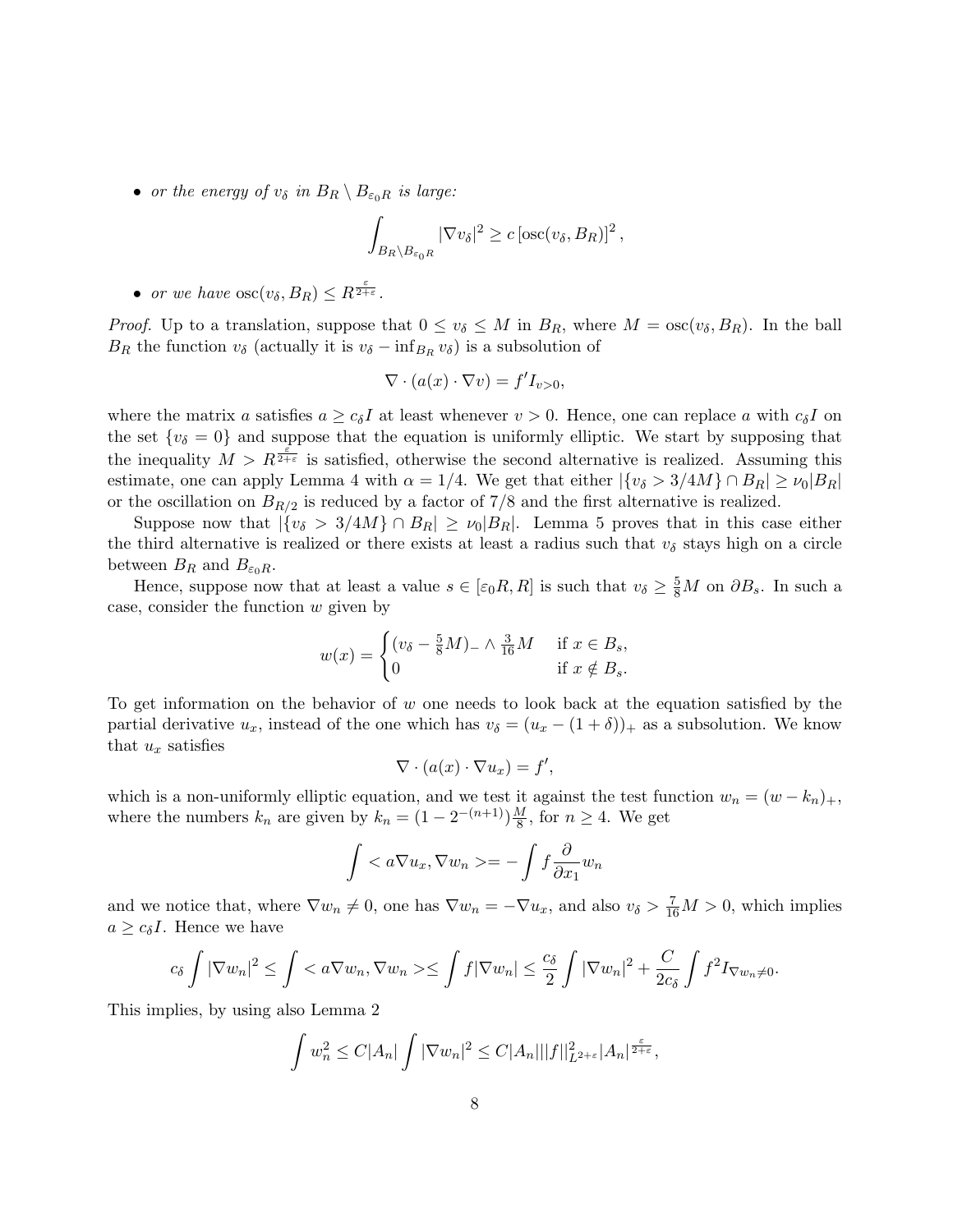where  $A_n = \{w > k_n\}$ . With the same kind of estimates as in Lemma 4, one gets

$$
|k_{n+1} - k_n|^2 |A_{n+1}| \le C |A_n|^{1 + \frac{\varepsilon}{2+\varepsilon}} ||f||_{L^{2+\varepsilon}}^2
$$

and, setting again  $Y_n = A_n R^{-2}$  and using  $k_{n+1} - k_n = M 2^{-(n+1)}$ , this gives

$$
Y_{n+1} \le 4^n C(|f||_{L^{2+\varepsilon}}, c_\delta, \bar{C}) \frac{R^{\frac{2\varepsilon}{2+\varepsilon}}}{M^2} Y_n^{1+\frac{\varepsilon}{2+\varepsilon}} \le 4^n C(|f||_{L^{2+\varepsilon}}, c_\delta, \bar{C}) Y_n^{1+\frac{\varepsilon}{2+\varepsilon}}.
$$

The last inequality comes from the assumption  $M > R^{\frac{\varepsilon}{2+\varepsilon}}$ . Again, if one supposes  $Y_0 \le \nu_1$  (where  $\nu_1$ is given by Lemma 1, as in Lemma 4), one gets  $Y_n \to 0$ , which means that  $w \leq \frac{M}{8}$  $\frac{M}{8}$  on  $B_s$ , provided  $|\{w > \frac{M}{16}\}| < \nu_1 |B_R|.$ 

This means that there are two remainding cases: either the condition on the measure is fullfilled, or not. In the first case the oscillation has gone down to  $\frac{7}{8}M$  on  $B_s$  and hence we can say that the oscillation on  $B_{\varepsilon_0R}$  is less than 7/8 of that on  $B_R$  and the first alternative is realized.

In the second case, we may estimate again the energy thanks to Lemma 6. In this last case it is the third alternative which is realized.  $\Box$ 

The conclusion of all these lemmas is a continuity result on  $v_{\delta}$ .

**Theorem 8.** Let u be a solution of  $\nabla \cdot (F(\nabla u)) = f$ , with  $f \in L^{2+\epsilon}$  in dimension  $d = 2$ , and suppose that  $v_{\delta} = h_{1+\delta}(u_{x_1})_+ \in H^1 \cap L^{\infty}$  and that  $D^2H(\nabla u) \leq \overline{C}I_d$  (which is always true if  $H \in C^2$ and  $\nabla u \in L^{\infty}$ ). Then  $v_{\delta}$  is continuous on  $\Omega$  and its modulus of continuity gives  $|v_{\delta}(x) - v_{\delta}(y)| \leq$  $C (\ln |x-y|)^{-1/2}$  for any  $x, y \in \Omega_0 \subset \Omega$ , the constant C depending on  $||f||_{L^{2+\varepsilon}}$ ,  $||v_\delta||_{L^{\infty}}$ ,  $||v_\delta||_{H^1}$ ,  $c_{\delta}, \bar{C}, d(\Omega_0, \partial \Omega).$ 

*Proof.* Take a sequence of balls  $B_n$  included in  $\Omega$ , of the form  $B_n = B(x_0, \varepsilon_0^n R_0)$ ,  $(R_0 \le d(\Omega_0, \partial \Omega)$ for  $n = 1, ..., N$ . We call R the last radius, i.e.  $R = R_0 \varepsilon_0^N$ , and hence

$$
N = \frac{\ln(R/R_0)}{\ln \varepsilon_0}.
$$

Each time we pass from  $B_n$  to  $B_{n+1}$  either the oscillation is diminished by a factor 7/8, or the oscillation was already smaller than a power  $\beta = \varepsilon/(2 + \varepsilon)$  of the radius, or the energy in the crown is controlled from below. Let us denote by j, k and h the number of times the three situations happen. We have  $j + k + h = N$ . If we call M as before the oscillation of  $v_{\delta}$  on  $B_N$  we have the three following informations:

- $\bullet M(\frac{8}{7})$  $\frac{8}{7}$ )<sup>j</sup>  $\leq$   $||v_{\delta}||_{L^{\infty}}$ , since the oscillation on  $B_0$  cannot be more than the maximal value of  $v_\delta$ , which is positive, and it has diminished j times; we can also write  $M_{7}^{\frac{1}{2}} \leq ||v_\delta||_{L^\infty}$ , since  $(\frac{8}{7})$  $(\frac{8}{7})^j = (1 + \frac{1}{7})^j \ge 1 + \frac{j}{7} \ge \frac{j}{7}$  $\frac{j}{7}$ ;
- $M \leq (R_0 \varepsilon_0^i)^{\beta} \leq (R_0 \varepsilon_0^k)^{\beta}$ , where i is the last index of the second type (and hence one can say that  $\varepsilon_0^i \leq \varepsilon_0^k$  since  $i \geq k$ ); here we can write  $M \leq C(R_0, \beta, \varepsilon_0)/k$ , thanks to the elementary inequality  $\varepsilon^t \leq C(\varepsilon)/t$ , which is valid for  $\varepsilon < 1$  and  $t \geq 0$ .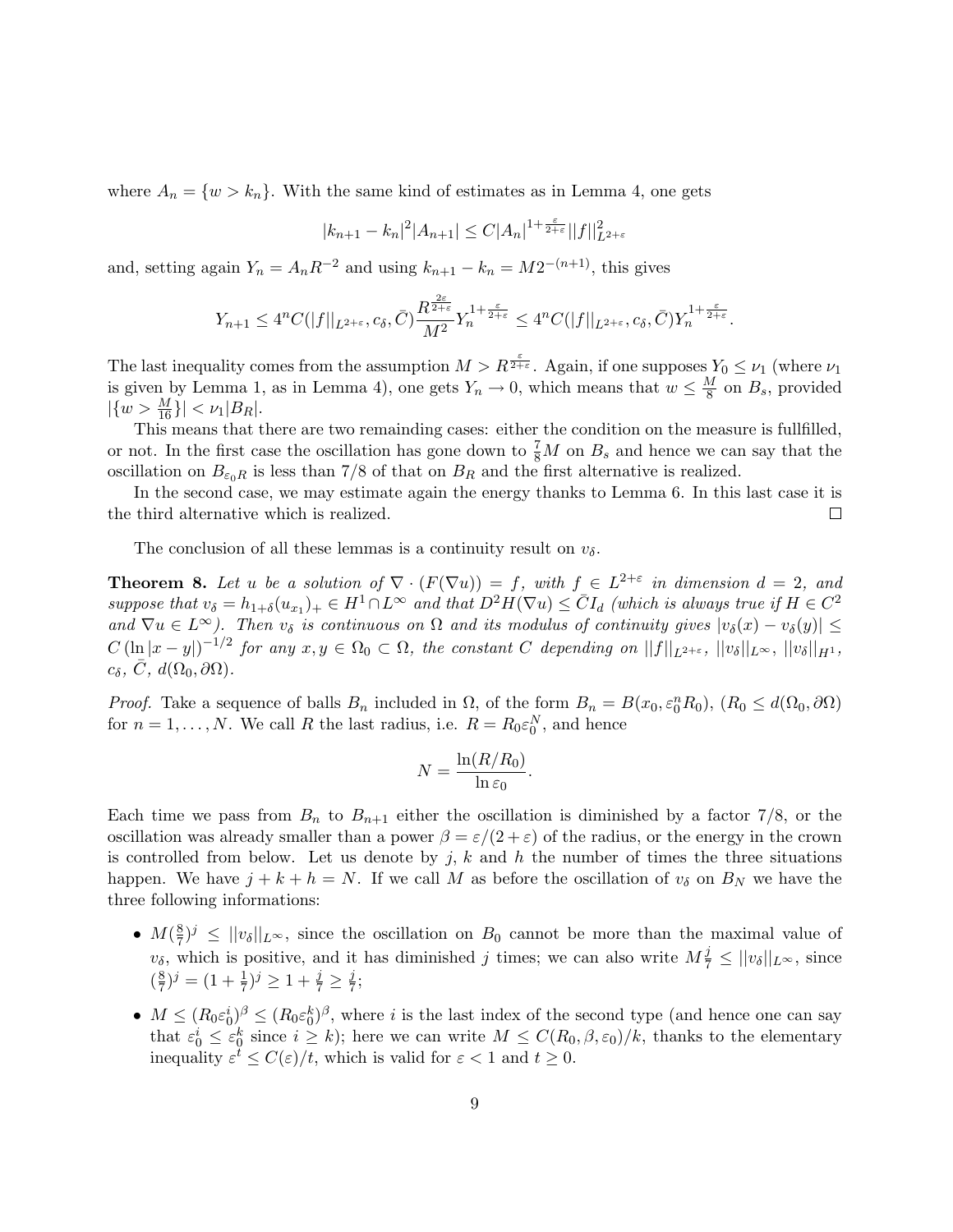•  $cM^2h \leq ||v_\delta||^2_{H^1}$ , since on each crown  $B_i \setminus B_{i+1}$  where the third alternative is realized we had a contribution proportional to the squared oscillation (and hence at least  $M^2$ ) to the Dirichlet energy of  $v_{\delta}$ ,

This implies the following bounds on M:

$$
M \le \min\left\{ \frac{7||v_\delta||_{L^\infty}}{j}; \frac{||v_\delta||_{H^1}^2}{\sqrt{h}}; \frac{C(R_0, \beta, \varepsilon_0)}{k} \right\} \le \frac{\max\{7||v_\delta||_{L^\infty}; ||v_\delta||_{H^1}^2; C(R_0, \beta, \varepsilon_0)\}}{\max\{\sqrt{j}, \sqrt{h}, \sqrt{k}\}}.
$$

At least one of the three indices j, k and h is larger than  $N/3$ , and hence one gets

$$
M \leq C(||v_\delta||_{L^\infty}, ||v_\delta||_{H^1}, R_0, \varepsilon_0, \beta) \frac{1}{\sqrt{N}} = C(||v_\delta||_{L^\infty}, ||v_\delta||_{H^1}, R_0, \beta, \varepsilon_0) \frac{\sqrt{|\ln \varepsilon_0|}}{\sqrt{|\ln R|}},
$$

which gives a logarithmic modulus of continuity for  $v_{\delta}$ . This constant degenerates as the ellipticity constant  $c_{\delta}$  goes to zero, since  $\varepsilon_0 = \varepsilon_0(c_{\delta}, \bar{C}, \beta)$ . The result is local and becomes worse when approaching the boundary, due to the dependence on  $R_0$  (which can be taken as large as  $d(\Omega_0, \partial \Omega)$ ).  $\Box$ 

# 4 From  $F(\nabla u)$  to  $v_{\delta}$

In this section we show a useful and clarifying lemma, which aims at giving the relation between  $F(\nabla u)$  and  $v_\delta$ .

**Lemma 9.** For any  $a \in \mathbb{R}^d$  consider all the points z such that  $F(z) = a$  and set

$$
\gamma_{\delta}(a) := (z_1 - (1 + \delta))_+ = h_{1+\delta}(z_1),
$$

where  $z_1$  denotes the first component of z.

The function  $\gamma_{\delta}$  is well-defined (i.e. if several z satisfy  $F(z) = a$  the value of  $h_{1+\delta}(z_1)$  is the same for all of them), and it is Lipschitz continuous with a Lipschitz constant that does not exceed  $c_{\delta}^{-1}$  $\overline{\delta}^{-1}$ .

*Proof.* Consider points  $a, b, z, w \in \mathbb{R}^d$  so that  $F(z) = a$  and  $F(w) = b$ . Suppose  $z_1, w_1 > 1 + \delta$ : in this case one has, from  $F = \nabla H$  and from the quantified convex behavior of H on the half-space  $\{z_1 \geq 1 + \delta\},\$ 

$$
\langle F(z) - F(w), z - w \rangle \ge c_{\delta} |z - w|^2,
$$

which implies  $|z-w| \leq c_{\delta}^{-1}$  $\delta^{-1}$ |a – b| (this implies in particular uniqueness of z and w). Then one can compose with  $h_{1+\delta}$ , which is 1–Lipschitz, and get

$$
|h_{1+\delta}(z_1) - h_{1+\delta}(w_1)| \le |z_1 - w_1| \le |z - w| \le c_{\delta}^{-1}|a - b|.
$$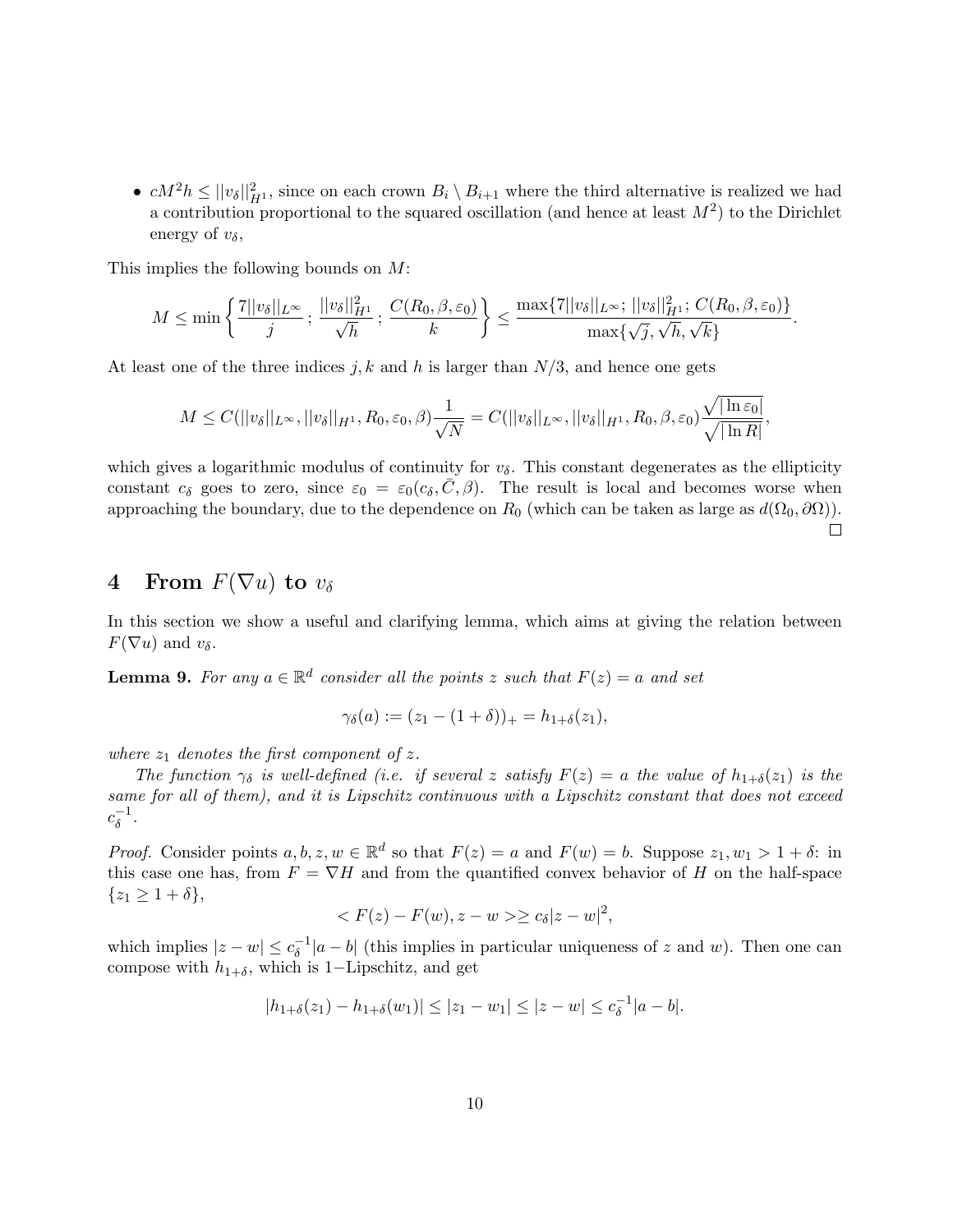In the case  $z_1, w_1 \leq 1 + \delta$  one trivially has  $h_{1+\delta}(z_1) = h_{1+\delta}(w_1) = 0$ . The only remaining case is (by simmetry)  $z_1 \leq 1 + \delta$  and  $w_1 > 1 + \delta$ . In this case there is a unique point  $\tilde{z}$  on the line through z and w lying on the hyperplane  $\{z_1 = 1 + \delta\}$ . Hence one may write

$$
\langle F(\tilde{z}) - F(w), \tilde{z} - w \rangle \ge c_{\delta} |\tilde{z} - w|^2,
$$
  

$$
\langle F(z) - F(\tilde{z}), z - \tilde{z} \rangle \ge 0,
$$
  

$$
\langle F(z) - F(\tilde{z}), \tilde{z} - w \rangle \ge 0.
$$

The second inequality comes form simple convexity of  $H$  and the last one from the second, since  $z - \tilde{z}$  and  $\tilde{z} - w$  share the same direction. Hence, summing up the first and the third, one gets

$$
\langle F(z) - F(w), \tilde{z} - w \rangle \ge c_{\delta} |\tilde{z} - w|^2,
$$

which gives

$$
w_1 - (1 + \delta) \le |\tilde{z} - w| \le c_{\delta}^{-1}|a - b|,
$$

and, again, the Lipschitz result.

As we briefly addressed in Section 2, this lemma implies that  $v_{\delta}$  is the composition of  $F(\nabla u)$  with a Lipschitz function (the Lipschitz constant only depending on  $\delta$ ). This is useful in several contexts. First of all, we need  $v_{\delta}$  being a function (not necessarily Lipschitz) of  $F(\nabla u)$  if we tacitly approximate the equation, since we already underlined that the solutions of the approximated problem may converge to a specific solution u of the limit one, but  $F(\nabla u)$  is the same for all solutions. Thanks to this lemma, the same is true for  $v_{\delta}$ . Then, this lemma also proves that  $v_{\delta}$  has the same Sobolev regularity of  $F(\nabla u)$ , and that its  $H^1$  norm only depends on that of  $F(\nabla u)$  and on  $c_{\delta}$ . In particular, it does not depend on the direction that we choose for differentiating  $u$  (that we conventionally called  $x_1$  but that could have been any other direction). This will be useful in the next section, where we will deduce results on  $|\nabla u|$  starting from  $v_{\delta}$  (using the arbitrariness of the direction and the equicontinuity of all the functions  $v_{\delta}$ ).

## 5 Continuity of functions of  $\nabla u$

We have proven quantified continuity results for  $v_{\delta} = h_{1+\delta}(\partial u/\partial x_1)$ . Just changing the variable one differentiate with respect to, one gets the same results for every function of the form  $h_{1+\delta}(\nabla u \cdot e)$ , for  $|e| = 1$ . Since these functions all share the same modulus of continuity, taking the supremum over e one has the same result for  $h_{1+\delta}(|\nabla u|) = (|\nabla u| - (1+\delta))_+.$ 

Finally, if one lets  $\delta \to 0$ , one gets continuity for  $(|\nabla u| - 1)_+$  and for  $(\nabla u \cdot e - 1)_+$  as uniform limits of continuous functions. The modulus of continuity depends on the dependence of the modulus of continuity previously obtained with respect to  $\delta$ . We did not explicitly accounted for these continuity moduli but it could have been possible. Anyway, one can say that the continuity of  $(|\nabla u| - 1)_+$  and for  $(\nabla u \cdot e - 1)_+$  only depends on the constants  $(c_{\delta})_{\delta>0}$ , on the upper bounds on the Hessian of H (in the applications these usually depend on the maximum of  $|\nabla u|$ ) and on the  $L^{2+\epsilon}$  norm of f. All the results are local.

 $\Box$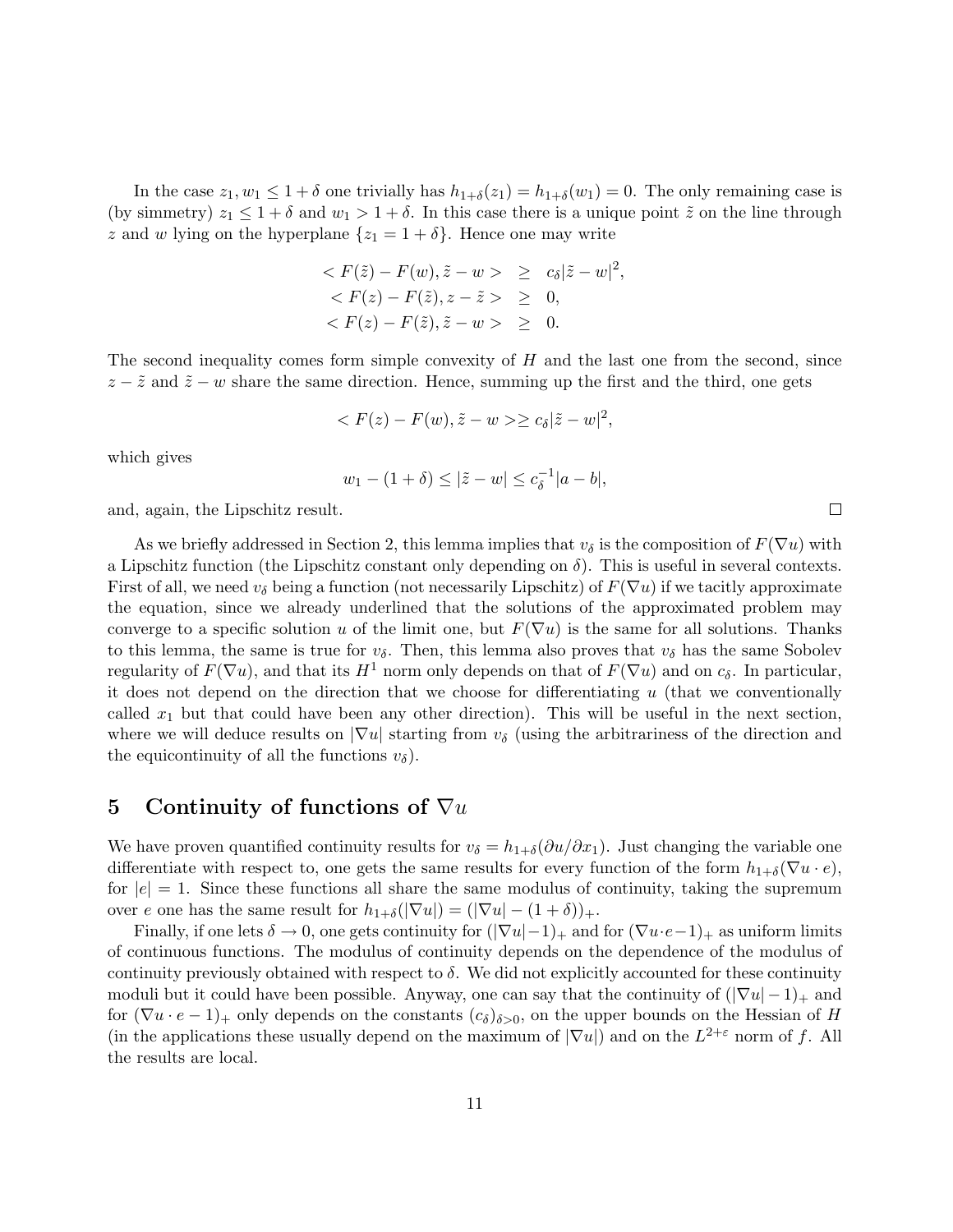By composition, it is not difficult to prove continuity for functions of the form  $g(|\nabla u|)$ , for any real continuous function g satisfying  $g(t) = 0$  for  $t \leq 1$ .

To allow for more general functions and in particular for vector functions of  $\nabla u$ , we present the following lemma:

**Lemma 10.** Let  $z : \Omega_0 \to \mathbb{R}^d$  be a bounded function such that the family of functions  $h_1(z \cdot e)$  is equicontinuous for  $e \in \mathbb{R}^d$  with  $|e| = 1$ . Let  $g : \mathbb{R}^d \to \mathbb{R}^d$  be a continuous function with  $g = 0$  on  $B_1$ . Then  $g(z)$  is continuous on  $\Omega_0$  and its modulus of continuity only depends on that of g, on  $||z||_{L^{\infty}}$ and on the common modulus of continuity of the functions  $h_1(z \cdot e)$ .

*Proof.* First remark that, as we already pointed out, then the function  $(|z|-1)_+$  as well is continuous, with the same modulus of continuity, as a supremum of a family of equicontinuous functions.

Now, fix  $\varepsilon > 0$  and let  $\delta = \delta(\varepsilon) > 0$  be the corresponding  $\delta$  given by the equicontinuity of all the functions  $h_1(z \cdot e)$  and  $h_1(|z|)$ . Take two points  $x, y \in \Omega_0$  with  $|x - y| < \delta$  and set  $a = z(x)$  and  $b = z(y)$ .

We distinguish two cases: either  $|a| \leq 1 + 2\varepsilon$  or not. If yes, then we have  $g(a) \leq \omega(2\varepsilon)$ , where  $\omega : \mathbb{R}^+ \to \mathbb{R}^+$  is the modulus of continuity of g, and

$$
|(|a|-1)_+ - (|b|-1)_+| < \varepsilon
$$
, with  $(|a|-1)_+ \leq 2\varepsilon$ ,

which implies  $(|b|-1)_+ \leq 3\varepsilon$  and  $|b| \leq 1+3\varepsilon$  and  $g(b) \leq \omega(3\varepsilon)$ . Finally,  $|g(a)-g(b)| \leq \omega(2\varepsilon)+\omega(3\varepsilon)$ .

If not, then we have  $(|a|-1)_+ = |a|-1 > 2\varepsilon$  and  $|(|a|-1)_+ - (|b|-1)_+| < \varepsilon$  implies  $(|b|-1)_+ > \varepsilon$ and  $(|b| - 1)_+ = |b| - 1$ . This gives  $||a| - |b|| < \varepsilon$ . In this case we want to estimate  $|a - b|$ : we use the continuity of  $(z \cdot e - 1)_+$  with  $e = a/|a|$ . We get

$$
\left| |a| - 1 - \left( b \cdot \frac{a}{|a|} - 1 \right)_{+} \right| < \varepsilon
$$

since, again, we have  $|a| - 1 > 2\varepsilon$ , then  $(b \cdot \frac{a}{|a|} - 1)_+ = b \cdot \frac{a}{|a|} - 1 > \varepsilon$  and hence

$$
\left| |a| - b \cdot \frac{a}{|a|} \right| < \varepsilon, \quad \text{and thus} \quad b \cdot \frac{a}{|a|} > |a| - \varepsilon.
$$

Then we write

$$
|a-b|^2 = |a|^2 + |b|^2 - 2a \cdot b \le |a|^2 + |b|^2 - 2|a|(|a| - \varepsilon) = 2|a|\varepsilon + |b|^2 - |a|^2
$$
  
= 2|a|\varepsilon + (|b| + |a|) (|b| - |a|) \le \varepsilon (2|a| + |a| + |b|) \le \varepsilon (4|a| + \varepsilon).

Since z was supposed to be bounded, we can assume  $|a| \leq M$  and hence  $|a - b|^2 \leq C\varepsilon$ . In this case we get  $|g(a) - g(b)| \leq \omega(\sqrt{C \varepsilon}).$ 

 $\Box$ 

In all the cases we get continuity of  $q \circ z$ .

The following theorem is just a corollary of Lemma 10, Lemma 9 and Theorem 8.

**Theorem 11.** Let u be a solution of  $\nabla \cdot (F(\nabla u)) = f$ , in dimension  $d = 2$ , where  $F = \nabla H$  and H is a convex function satisfying the assumption of Section 2, with  $D^2H$  bounded on bounded sets. Suppose  $f \in L^{2+\varepsilon}$  and that  $F(\nabla u) \in H^1 \cap L^{\infty}$ . Then  $g(\nabla u)$  is continuous on  $\Omega$  for any continuous function  $g : \mathbb{R}^2 \to \mathbb{R}$  such that  $g = 0$  on  $B_1$ .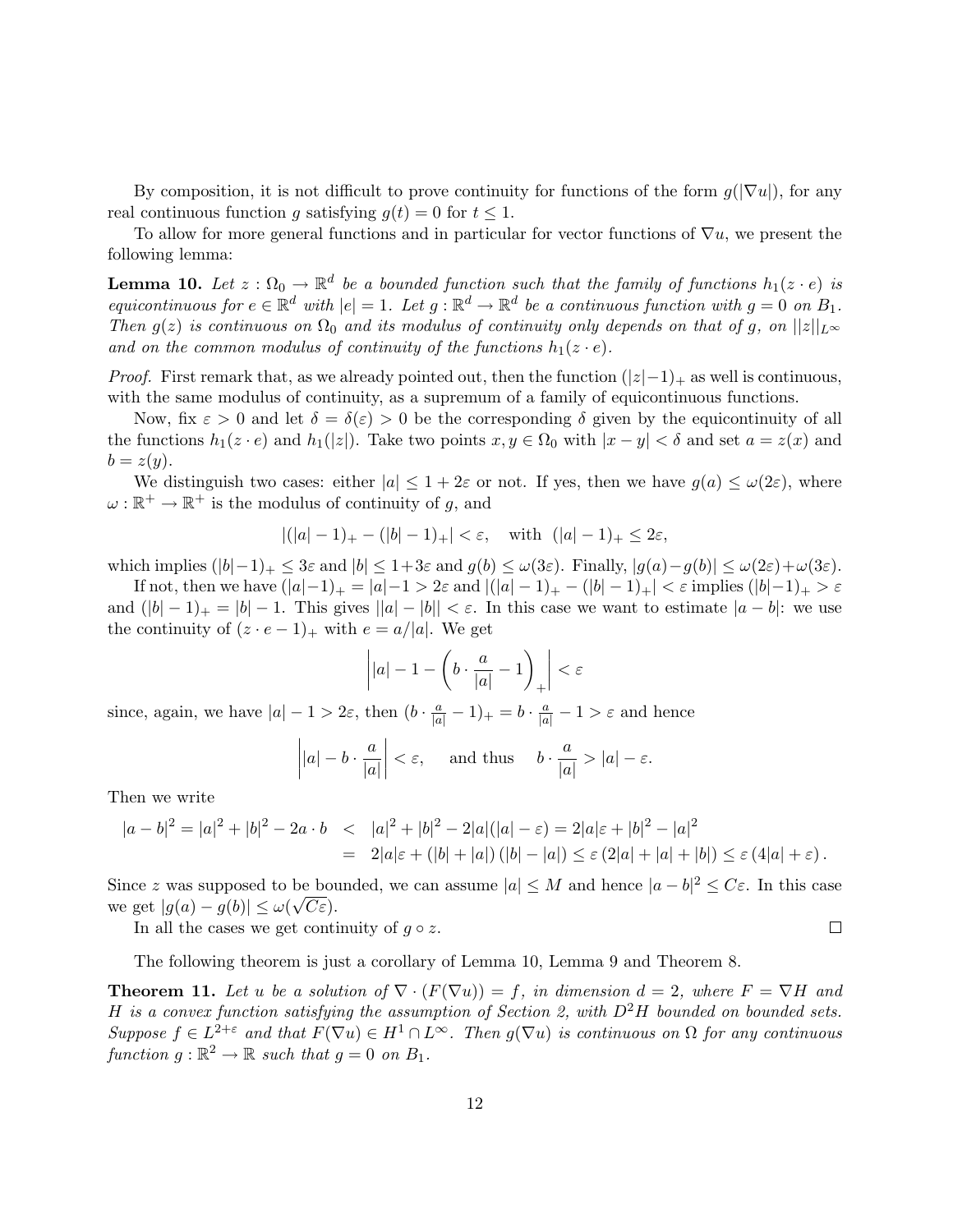### 6 Applications

As a particular consequence of the previous section, in the case  $H = H_{(q)}$  (for  $q \ge 2$ ), one has continuity for  $F(\nabla u)$  itself, since the function F vanishes on the ball  $B_1$  and all the assumptions for applying the previous theorems are verified (in particular, [1] proves  $H^1$  and  $L^{\infty}$  regularity).

As we said,  $\sigma = F(\nabla u)$  optimizes  $\int H^*(\sigma)$  under a divergence constraint, and in this case we have  $H^*_{(q)}(\sigma) = |\sigma| + \frac{1}{p}$  $\frac{1}{p}|\sigma|^p$ . We summarize our results - under the variational formulation - in the following theorem.

**Theorem 12.** Fix  $p \leq 2$ . The unique minimizer  $\bar{\sigma}$  of

$$
\min\left\{\int |\sigma| + \frac{1}{p} |\sigma|^p \; : \; \sigma \in L^p(\Omega), \; \nabla \cdot \sigma = f, \; \sigma \cdot n = 0\right\} \tag{6.1}
$$

is a continuous function in the interior of  $\Omega$ , provided  $f \in W^{1,p}(\Omega)$ .

Proof. All the ingredients for this result have already been proved. We know that the optimal solution  $\bar{\sigma}$  equals  $F(\nabla u)$  where  $F = \nabla H_{(q)}$  (with  $\frac{1}{q} + \frac{1}{p}$  $\frac{1}{p} = 1$  and  $q \ge 2$ ) and u is the solution of  $\nabla \cdot (F(\nabla u)) = f$ . Thanks to what proven in [1], the vector field  $F(\nabla u)$  is both bounded and  $H^1$ . This last regularity result requires, for the proof which is performed in [1], the Sobolev assumption on f. The  $L^{\infty}$  result is presented in [1] for a Lipschitz f but it should not be difficult to adapt to  $f \in L^{2+\varepsilon}$ . On the contrary it does not seem easy to relax the assumption for Sobolev regularity.

Then we use Lemma 9 to say that  $v_{\delta} \in H^1(\Omega)$  as well, and that the  $H^1$  norm of  $v_{\delta}$  does not exceed  $c_{\delta}^{-1}$  $\delta^{-1}||F(\nabla)||_{H^1}$  (in particular, for fixed  $\delta$ , it is uniform with respect to the direction e).

This allows to use the results of Sections 3 and 4 for getting first the continuity of  $v_{\delta}$  and then of  $F(\nabla u)$ , since in this case F vanishes on the ball  $B_1$ .

Boundedness of  $D^2H_{(q)}(\nabla u)$  comes from  $H_{(q)} \in C^{1,1}_{loc}$  and boundedness of  $\nabla u$ .  $\Box$ 

This result is interesting in itself as a regularity result for a variational problem under divergence constraints.

We also briefly present the consequences that our continuity proof has in the domain of continuous traffic congestion, as in [2] and later in [1].

The latter paper mainly aims at exploring the equivalence between Problem (6.1) and the minimization of a total traffic intensity  $\int H^*(i_Q(x))dx$  where  $i_Q(x)$  denotes the quantity of traffic at x associated to a probability distribution Q on the space of possible paths (the continuous framework is described through the choice of all Lipschitz curves in  $\Omega$  as a set of admissible paths, instead of taking the paths on a given network). For modelling reasons, the choice of  $H = H_{(q)}$  or in general of a function H such that  $(H^*)'(0) > 0$  makes more sense than a simple power, since  $(H^*)'(0)$ represents the cost for passing through a point with no traffic, which should be low but non-zero.

It turns out from the analysis in [1] that one can build a measure Q which is optimal for the traffic intensity problem starting from an optimal vector field  $\bar{\sigma}$  for (6.1). We then follow the integral curves of a vector field

$$
\hat{\sigma}(t,x) := \frac{\bar{\sigma}(x)}{(1-t)f^+(x)+tf^-(x)},
$$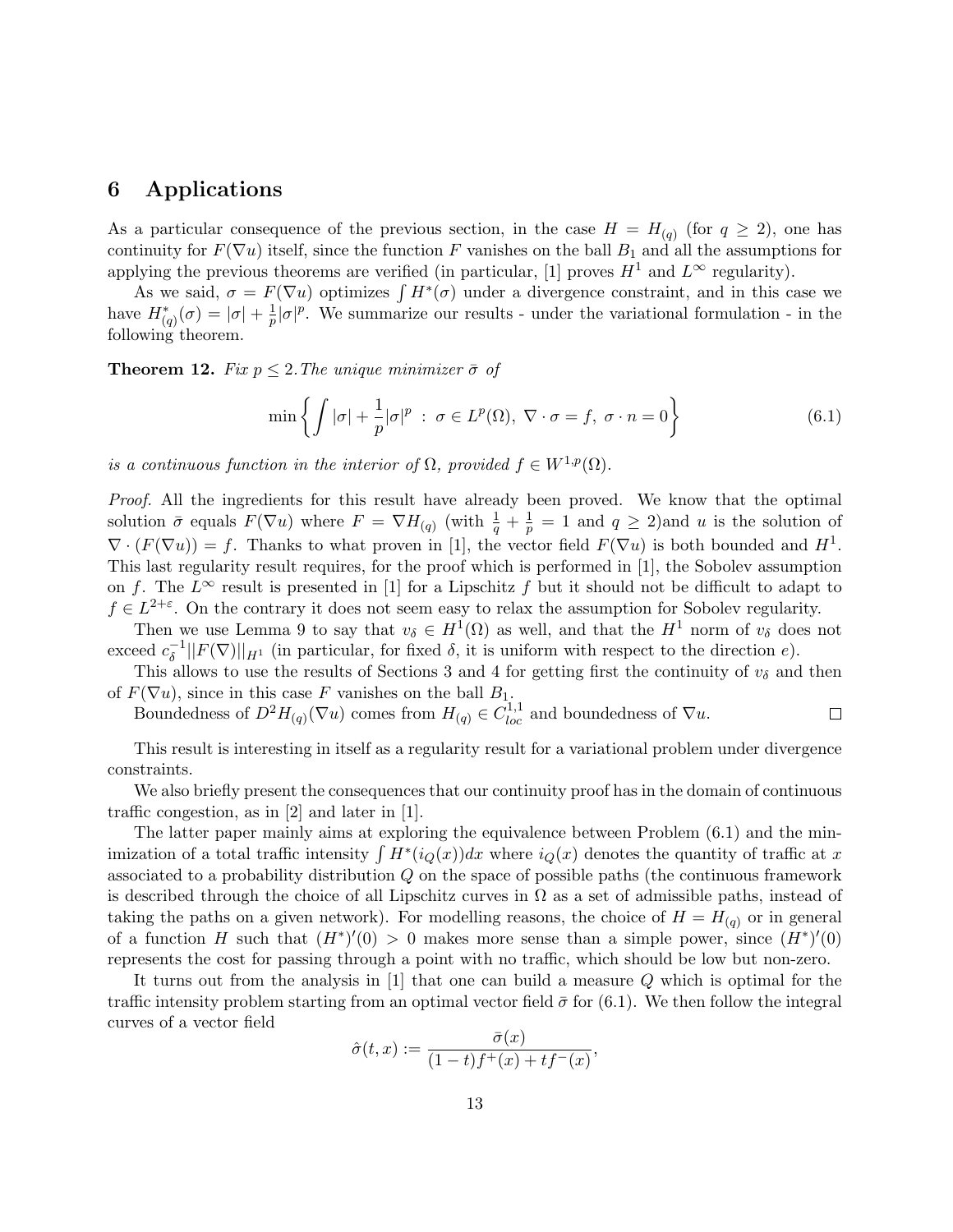where  $f^+$  and  $f^-$  are the positive and negative parts of f, respectively. This would work fine provided the vector field is Lipschitz continuous, so that its integral curves are well-defined as the solutions of a standard Cauchy problem. Since  $\bar{\sigma}$  may not always be assumed to be Lipschitz, due to the degeneracy of the equation that one gets with  $H = H_{(q)}$ , then the efforts in [1] were devoted to the proof of Sobolev regularity so as to apply DiPerna-Lions theory for weakly differentiable vector fields.

Yet, in the case where  $\bar{\sigma}$  turns out to be continuous (and the present paper proves such a result in dimension two), its integral curves may be at least interpreted as classical solution of an ODE with non-uniqueness and their regularity could be improved (solutions of a first-order Cauchy problem with continuous data are  $C^1$ ).

Besides this first application, there is another interesting consequence in traffic congestion which is more linked to the topics of [2]: it is proven in such a paper that optimal traffic distributions Q satisfy a Wardrop equilibrium principium (which says that every path which is actually followed by somebody must be actually geodesics with respect to a metric taking into account traffic congestion: it is an equilibrium since the metric itself depends on  $Q$  and  $Q$  must be concentrated on  $i_Q$ −optimal curves). Yet, the metric one obtains is a function  $g(i_Q(x))$  which is a priori neither continuous nor semi-continuous, since  $i_Q$  is only  $L^p$ . The efforts of a large part of [2] aim at giving a meaning to geodesic distances and geodesic curves in such a setting.

Yet, the optimal traffic measure Q that one can build from  $\sigma$  has the property that  $i_Q = |\sigma|$  (see [1]) and this allows, provided  $\sigma \in C^0$ , to set the geodesic problem in a usual continuous framework.

#### References

- [1] L. Brasco, G. Carlier, F. Santambrogio, Congested traffic dynamics, weak flows and very degenerate elliptic equations, J. Math. Pures et Appl., to appear.
- [2] G. CARLIER, C. JIMENEZ, F. SANTAMBROGIO, Optimal transportation with traffic congestion and Wardrop equilibria, SIAM J. Control Optim. 47 (2008), 1330-1350.
- [3] C. CARSTENSEN, S. MÜLLER, Local stress regularity in scalar nonconvex variational problems, SIAM J. Math. Anal. 34 (2002), 495-509.
- [4] E. De Giorgi, Sulla differenziabilit`a e l'analiticit`a delle estremali degli integrali multipli regolari. Mem. Accad. Sci. Torino. Cl. Sci. Fis. Mat. Nat. (3) 3 1957 25–43.
- [5] E. DIBENEDETTO, Degenerate Parabolic Equations. Universitext. Springer-Verlag, New York, 1993
- [6] E. DIBENEDETTO, V. VESPRI, On the singular equation  $\beta(u)_t = \Delta u$ . Arch. Rational Mech. Anal. 132 (1995), no. 3, 247–309.
- [7] L. ESPOSITO, G. MINGIONE, C. TROMBETTI, On the Lipschitz regularity for certain elliptic problems Forum Math. 18 (2006), no. 2, 263–292